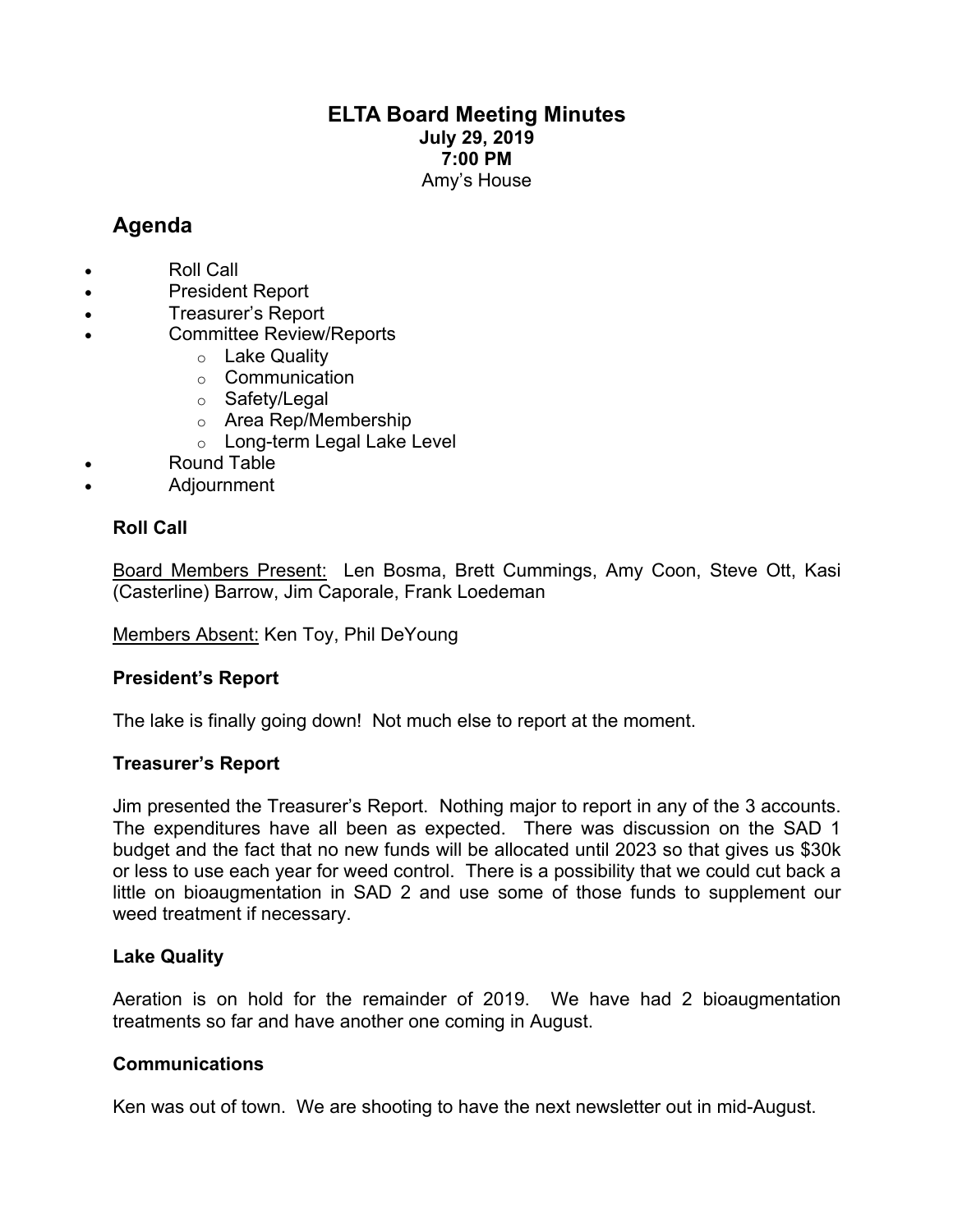# **Legal/Safety**

Nothing to report at this time.

### **Membership**

We are at about 70% (235) right now for membership.

### **Area Reps**

Nothing new to report at this time.

### **Long-Term Legal Lake Level**

Len and Phil reported back after the last Taskforce (Township level) meeting. It was a positive meeting and there seemed to be good momentum towards a long-term solution. The engineers are suggesting a horizontal drain and filter system that eliminates the need for anything mechanical. The Taskforce has recommended one for each lake.

Routes have been identified and the Township/engineers are approaching the necessary property owners to see if they can get approvals for easements. 5 easements have been identified from Eagle to Crooked and 1 from Crooked to the wetland.

They are estimating \$1.7 Million for the total budget. The engineers are trying to figure out a timeline for when we switch from the short-term solution to the long-term (as far as the lake levels go). Tom Wheat should be reporting back in the near future with updated estimates.

The Taskforce has recommended that the lake subcommittees hold off on the legal lake level petitions until they get agreement on the easements. VanBelle has openly stated that he has no interest in the augmentation wells. He was asked if he would sign a memorandum of understanding for the pump policy that he would acknowledge.

The SAD being considered will likely consist 3-4 tiers based on impact but that could change.

There was discussion on holding a joint meeting with Crooked Lake for information sessions. There are some reasons why this makes sense and some why it doesn't. We will revisit the topic once we get all the information we need to hold the sessions.

Jeff VanBelle has utilized an attorney out of Okemos for legal lake levels before and he suggested that maybe everyone could use her to cut down on costs and expedite the process. The subcommittee will look into whether this is a viable option or not.

Matt Vernon volunteered to interview some attorneys to see what they would do for us and what kind of cost estimates they could provide. He is working on it and will report